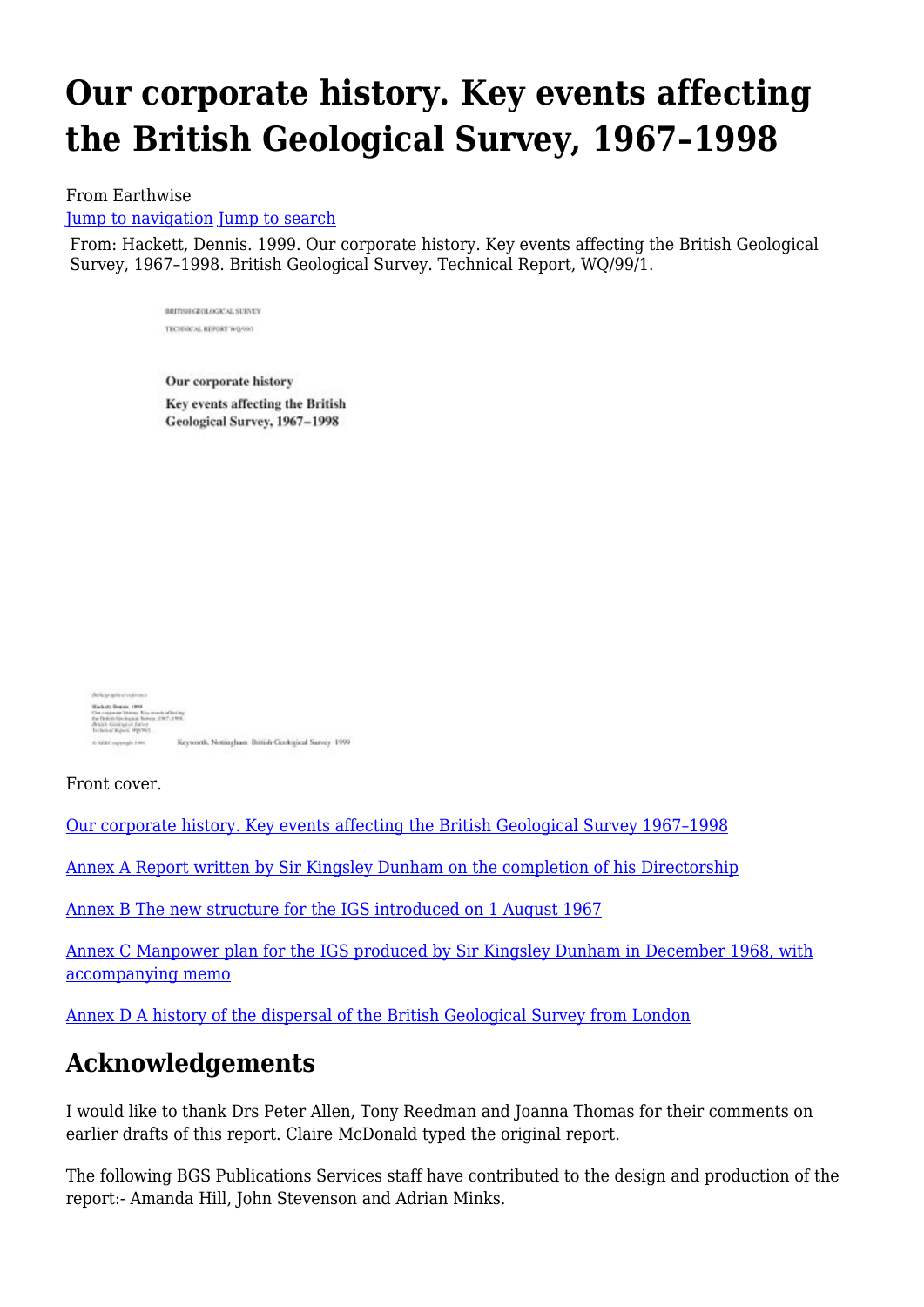#### Dennis Hackett

Retrieved from

'[http://earthwise.bgs.ac.uk/index.php?title=Our\\_corporate\\_history.\\_Key\\_events\\_affecting\\_the\\_British](http://earthwise.bgs.ac.uk/index.php?title=Our_corporate_history._Key_events_affecting_the_British_Geological_Survey,_1967–1998&oldid=42801) [\\_Geological\\_Survey,\\_1967–1998&oldid=42801](http://earthwise.bgs.ac.uk/index.php?title=Our_corporate_history._Key_events_affecting_the_British_Geological_Survey,_1967–1998&oldid=42801)' [Category](http://earthwise.bgs.ac.uk/index.php/Special:Categories):

• [History of the British Geological Survey](http://earthwise.bgs.ac.uk/index.php/Category:History_of_the_British_Geological_Survey)

# **Navigation menu**

## **Personal tools**

- Not logged in
- [Talk](http://earthwise.bgs.ac.uk/index.php/Special:MyTalk)
- [Contributions](http://earthwise.bgs.ac.uk/index.php/Special:MyContributions)
- [Log in](http://earthwise.bgs.ac.uk/index.php?title=Special:UserLogin&returnto=Our+corporate+history.+Key+events+affecting+the+British+Geological+Survey%2C+1967%E2%80%931998&returntoquery=action%3Dmpdf)
- [Request account](http://earthwise.bgs.ac.uk/index.php/Special:RequestAccount)

#### **Namespaces**

- [Page](http://earthwise.bgs.ac.uk/index.php/Our_corporate_history._Key_events_affecting_the_British_Geological_Survey,_1967%E2%80%931998)
- [Discussion](http://earthwise.bgs.ac.uk/index.php?title=Talk:Our_corporate_history._Key_events_affecting_the_British_Geological_Survey,_1967%E2%80%931998&action=edit&redlink=1)

 $\Box$ 

### **Variants**

#### **Views**

- [Read](http://earthwise.bgs.ac.uk/index.php/Our_corporate_history._Key_events_affecting_the_British_Geological_Survey,_1967%E2%80%931998)
- [Edit](http://earthwise.bgs.ac.uk/index.php?title=Our_corporate_history._Key_events_affecting_the_British_Geological_Survey,_1967%E2%80%931998&action=edit)
- [View history](http://earthwise.bgs.ac.uk/index.php?title=Our_corporate_history._Key_events_affecting_the_British_Geological_Survey,_1967%E2%80%931998&action=history)
- [PDF Export](http://earthwise.bgs.ac.uk/index.php?title=Our_corporate_history._Key_events_affecting_the_British_Geological_Survey,_1967%E2%80%931998&action=mpdf)

 $\Box$ 

### **More**

#### **Search**

Search Go

#### **Navigation**

- [Main page](http://earthwise.bgs.ac.uk/index.php/Main_Page)
- [Recent changes](http://earthwise.bgs.ac.uk/index.php/Special:RecentChanges)
- [Random page](http://earthwise.bgs.ac.uk/index.php/Special:Random)
- [Help about MediaWiki](https://www.mediawiki.org/wiki/Special:MyLanguage/Help:Contents)